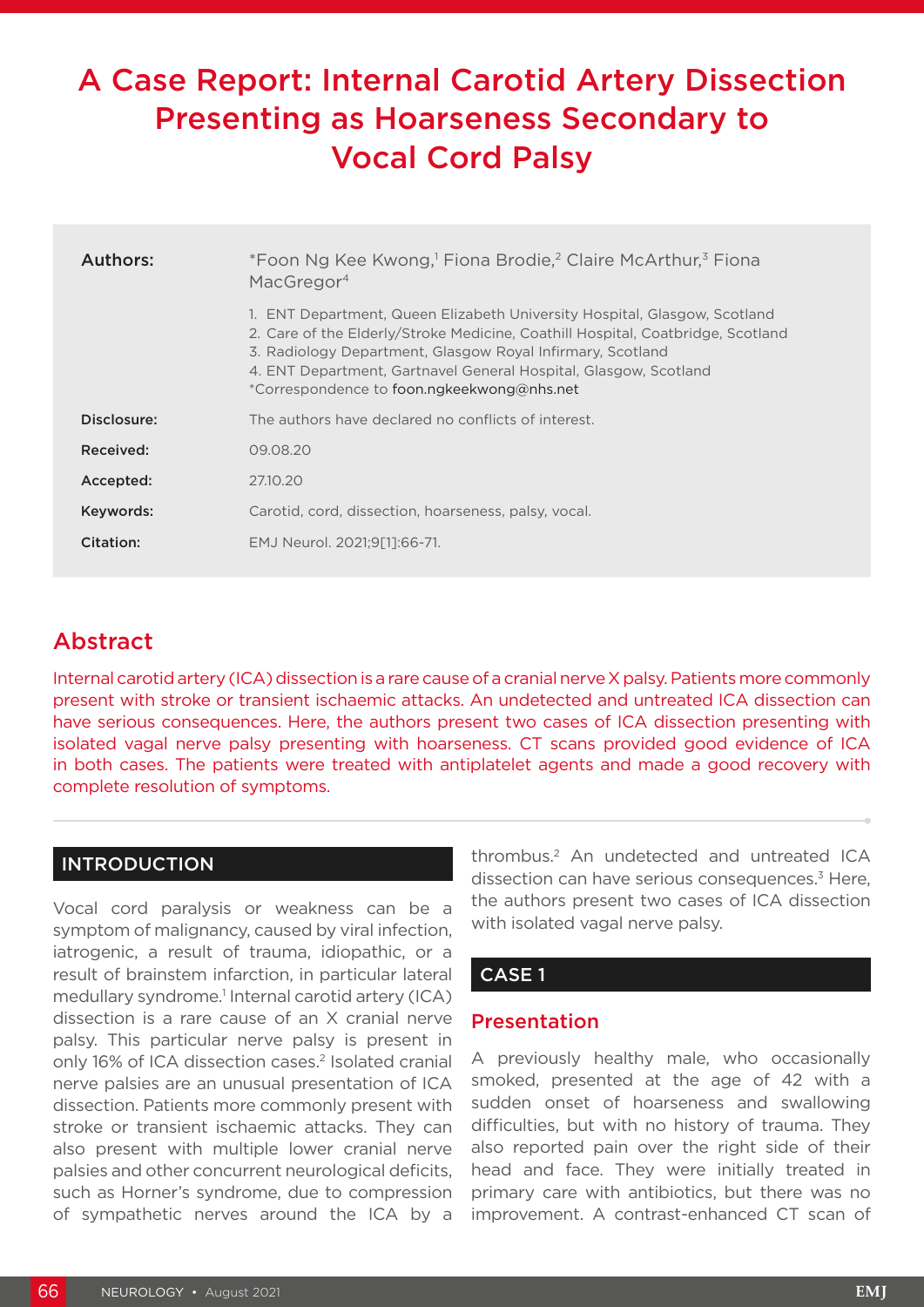their chest and abdomen did not reveal the cause of their symptoms. They were then referred to the otolaryngology service where a right vocal cord palsy was found on fibreoptic laryngoscopy. Due to some concern about the appearance of the right piriform fossa, they underwent examination under general anaesthetic, but this was unremarkable.

#### Investigation

A further CT scan was requested in order to investigate a potential cause of the vocal cord palsy in the head and neck. The standard protocol for contrast CT of the neck alone for otorhinolaryngological (ear, nose, and throat) pathology in the authors' local department was utilised. This is a split bolus technique: 45 mL of Omipaque™ (GE Healthcare, Chicago, Illinois, USA; iohexol) 300 administered at a rate of 1.5 mL/sec, with a further 45 mL bolus at the same rate with an inter-bolus delay of 30 secs. This resulted in neck images being acquired with good soft tissue and vascular contrast at 90 secs following the start of the first contrast injection. Axial coverage was from above the frontal sinuses to the clavicles. This CT scan demonstrated a thickening of the right ICA at the skull base with narrowing of the vessel lumen and eccentric hypodensity, strongly suggestive of arterial dissection (Figure 1). An MRI was also performed using axial fat-saturated sequences and this revealed corresponding eccentric T2 iso- or hyperintensity around the right ICA true lumen, confirming the suspicion of dissection (Figure 2).

#### Treatment and Outcome

Antiplatelet therapy was commenced for a period of 6 months. Over the next 6 months, their vocal cord palsy persisted but their left vocal cord was compensating very well, allowing them to produce a stable and strong voice. They were referred to the speech and language therapy team, and a year after their first presentation their right vocal cord had fully recovered.

#### CASE 2

#### Presentation

A 29-year-old female patient, previously healthy, presented with a sudden onset of difficulty

swallowing. Shortly after the onset of their dysphagia, they developed hoarseness. Although their physical activities were not affected, they found themselves more breathless walking up the stairs and found it difficult to complete sentences. They also noticed a left-sided pulsatile tinnitus when lying on their left side. They attended their general practitioner and were treated with two courses of antibiotics. They reported no history of trauma. Onward referral was made to the otolaryngology service. Further investigation was arranged due to the unresolved cause of the issue. Fibreoptic examination revealed impaired left vocal cord movement.

#### Investigation

A CT scan was organised, and the split-bolus contrast CT showed narrowing of the lumen of the left ICA and eccentric mural thickening, consistent with a left ICA dissection (Figure 3). The same split-bolus sequence was used. A 75 mL bolus was administered at 2.5 mL/sec and the thorax was scanned at 65 secs delay with arms up. This was quickly followed by a 50 mL bolus at 2.0 mL/sec and the neck was scanned with arms down at 25 secs delay. The result was a split-bolus neck scan at approximately 100 secs following the start of the first injection.

#### Treatment and Outcome

Following the diagnosis, the individual was referred to the stroke team and began antiplatelet therapy for a duration of 6 months to reduce the risk of thromboembolism.4 Followup CT angiogram revealed a near-complete resolution. When reviewed a few months later, the patient reported that their swallowing and voice symptoms had completely resolved. The only residual symptom was the awareness of intermittent pulsatile tinnitus in their left ear at night. Genetic testing was carried out and no underlying genetic connective tissue disorder was discovered.

### **DISCUSSION**

ICA dissection can be either intracranial or extracranial. Although rare with an incidence between 2.6 and 2.9 per 100,000, extracranial ICA dissection is still more common than intracranial ICA in the adult European population.<sup>5</sup> It is also more common in males, usually aged 50-59.<sup>6</sup>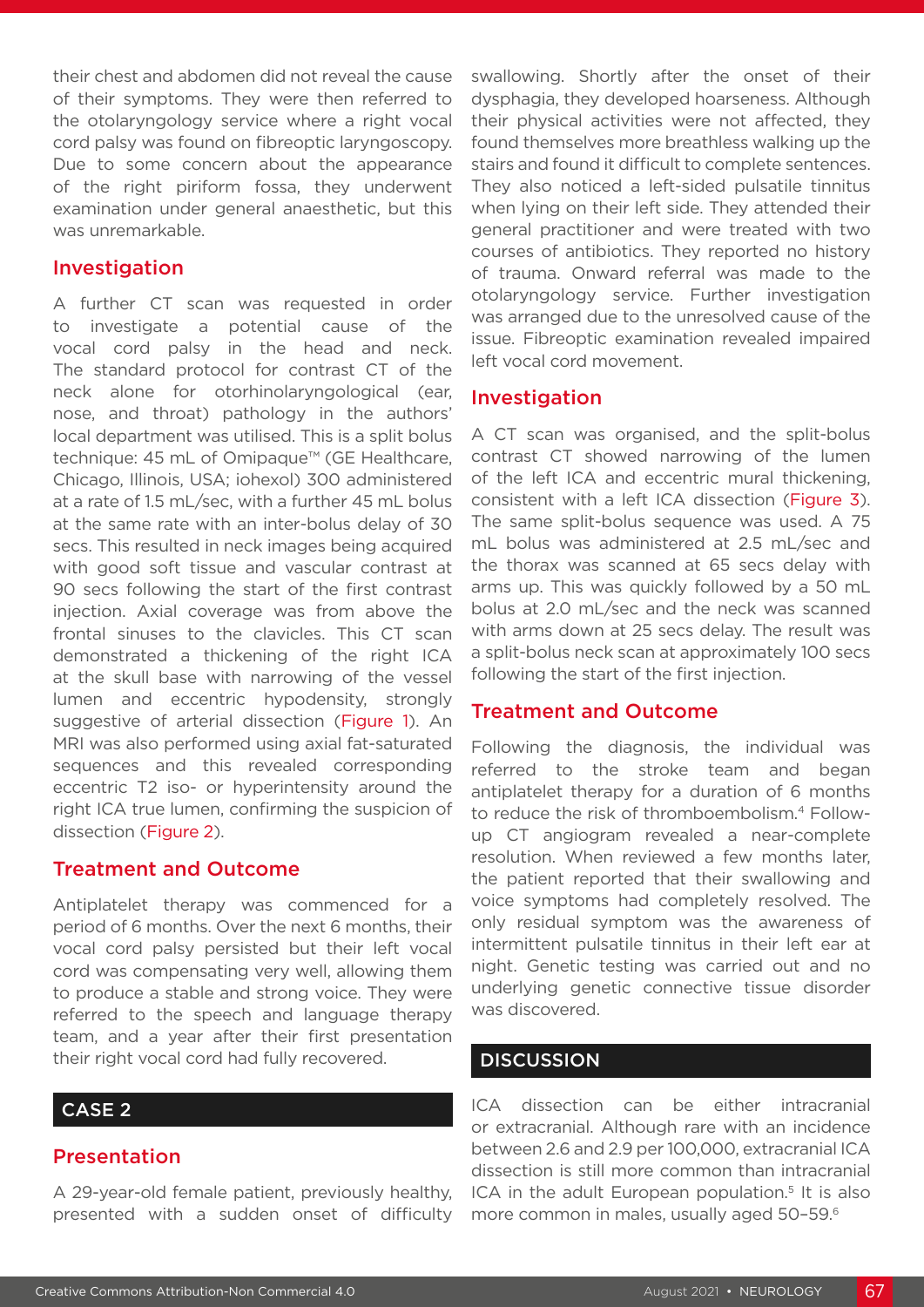

Figure 1: Axial CT image depicting the intramural haematoma.



Figure 2: Axial MRI image of the intramural haematoma.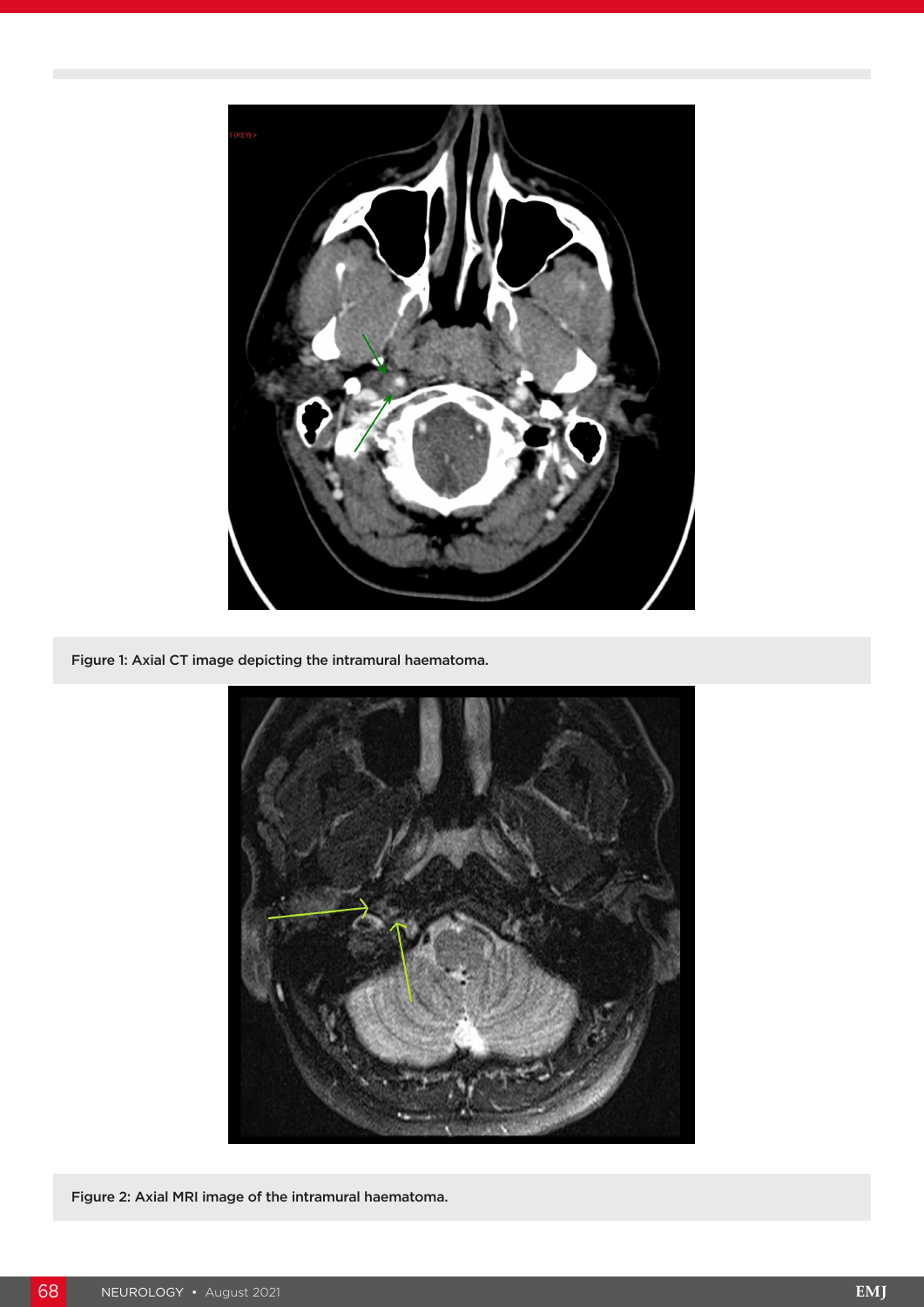

Figure 3: Axial CT image depicting the intramural haematoma.

It presents with stroke in 67% of cases and Horner's syndrome in 28-58% of cases.<sup>7</sup> Other symptoms include ipsilateral neck, facial or eye pain, ptosis, and visual disturbance.<sup>1,3,8</sup> Approximately 3–16% of patients with ICA dissection present with lower cranial nerve palsies. The most affected cranial nerves are X, XI, and XII.3,8,9 As they exit the skull base through the jugular foramen and hypoglossal canal, these nerves travel in the carotid sheath and are therefore in close relation to the ICA, especially cranial nerves X and XII, which travel a longer distance along its length. In the neck, the vagus nerve can be found on both sides, and enters the carotid sheath and travels inferiorly between the common carotid artery and the internal jugular vein all the way to the base of the neck. The left vagus nerve then branches and gives rise to the left recurrent laryngeal nerve, which loops around the aortic arch, while the right vagus nerve branches at the level of the right subclavian artery to loop around it. The recurrent laryngeal nerves travel back up to provide motor innervations to the vocal cords. The vagus nerve also contributes to the oesophageal plexus by sending parasympathetic and afferent fibres.

Mass effect from an ICA haematoma on the vagus nerve can give rise to hoarseness or dysphagia or both. It is interesting to note that ICA dissections that exhibit lower cranial nerve paralysis are less often associated with cerebral ischaemia.<sup>3</sup> The cervical plexus lies deep to the carotid sheath. It provides sensory innervations to the ear, scalp, neck, and upper part of the chest. Compression of these nerves could account for the head and face pain experienced by the first patient.<sup>10</sup> ICA is usually unilateral but can be bilateral in up to 10% of patients.<sup>9</sup> Compared to unilateral disease, bilateral disease causes a greater obstruction of cerebral blood flow and is more likely to lead to cerebral ischaemia. A concurrent vertebral artery dissection can also be found in more than onefifth of cases.<sup>11</sup>

ICA dissection can occur spontaneously or can be attributed to trauma in 40% of cases.<sup>1,3,12</sup> The mechanism of injury is usually blunt force trauma, such as a direct blow to the neck or sudden neck movements.13 Other risk factors for ICA dissection include systemic conditions and congenital tissue defects: fibromuscular dysplasia, Marfan's syndrome, Ehlers–Danlos syndrome, α-1 antitrypsin deficiency, Behçet's syndrome, and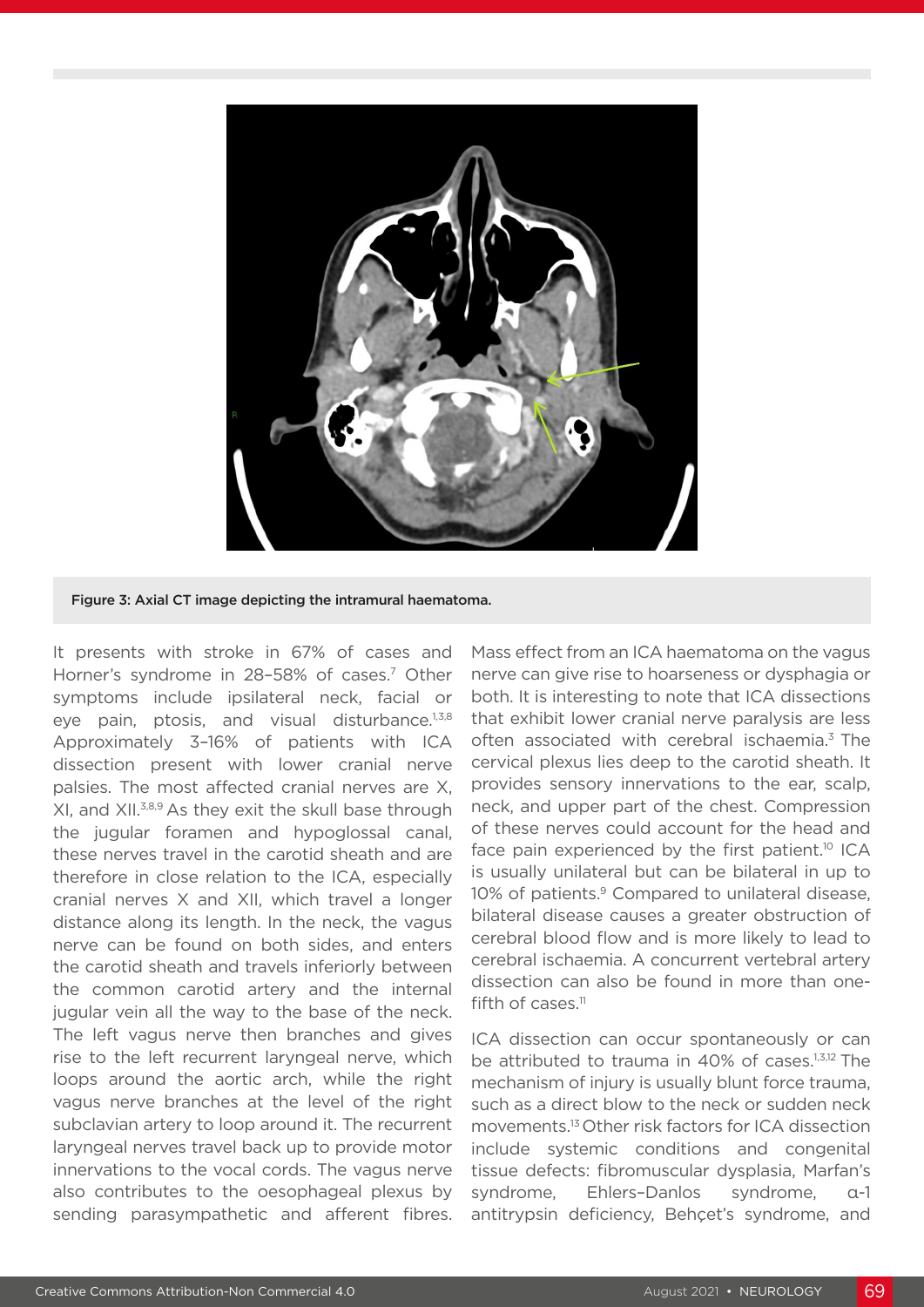osteogenesis imperfecta Type 1.1,3,12 The disease is caused by a tear in the wall of the vessel creating a false lumen and the formation of a mural haematoma, thereby compressing and narrowing the true lumen. $3$  Formation of a haematoma leads to mass effect on the surrounding structures, and in the case of a cervical ICA dissection, it impacts on the other structures within the carotid sheath.<sup>14</sup>

It has been suggested in the literature that ICA dissection should be diagnosed through duplex ultrasonography or MRI.<sup>3,14</sup> A further CT angiogram can then help localise and evaluate the extent of the ICA dissection.<sup>2,14</sup> In the case of a haematoma, MRI scans show hyperintensity on T1 and T2 images or a delineation around the blood clot.<sup>2</sup> One of the limitations of duplex ultrasonography is that unless there is a change in the blood flow caused by the dissection, the diagnosis can be missed.<sup>15</sup> In the authors' local practice, patients presenting with a vocal cord palsy are initially referred for a CT scan encompassing the skull base to the diaphragm. In both cases, contrast CT scans using split-bolus CT provided good evidence of ICA dissection. MRI was used in one case to confirm the diagnosis. This was supported by the findings of one study that showed that the evaluation accuracy of CT and MRI are comparable in the diagnosis of carotid and vertebral artery dissection.16

The prognosis of ICA dissection is generally good and there is full or almost full recovery of symptoms in up to 80% of cases.<sup>7</sup> Although it can resolve spontaneously in a large number of patients, ICA dissection is usually managed with antithrombotics to reduce the risk of stroke, usually antiplatelets or warfarin;<sup>1,6,17</sup> however, there is no compelling evidence to favour one over the other.18 Although it is does not treat the dissection itself, the antithrombotic therapy leads to a higher rate of recanalisation within the first 2-3 months.<sup>19</sup> With the right management, the outcome of an ICA dissection is good.<sup>1</sup>

#### **CONCLUSION**

After excluding malignancy in a patient with vocal cord palsy, particularly in a sudden onset or if associated with facial or neck pain or headache, physicians should consider ICA dissection as another potential cause. Although rare, ICA dissection can lead to serious complications, such as embolic stroke, transient ischaemic attack, or aneurysms.<sup>2,20,21</sup> MRI scans have been suggested as the radiological investigation of choice, however, in both cases, split-bolus CT has shown to provide good evidence of ICA dissection. Prompt and appropriate treatment should be started using antithrombotics and, in most cases, this will lead to a good outcome.

#### References

- 1. Popov P et al. Vocal cord paralysis as the first sign of spontaneous carotid dissection in a patient with extracranial internal carotid artery aneurysm. Vasc Endovascular Surg. 2016;50(1):52-6.
- 2. Houser OW et al. Spontaneous cervical cephalic arterial dissection and its residuum: angiographic spectrum. Am J Neuroradiol. 1984;5(1):27-34.
- 3. Wessels T et al. Vocal cord palsy resulting from spontaneous carotid dissection. Laryngoscope. 2003;113(3):537-40.
- 4. Hou J. Fetal warfarin syndrome. Chang Gung Med J. 2004;27(9):691-5.
- 5. Debette S et al. Epidemiology, pathophysiology, diagnosis, and management of intracranial artery dissection. Lancet Neurol. 2015;14(6):640-54.
- 6. Larsson SC et al. Prognosis of carotid dissecting aneurysms: results from CADISS and a systematic review. Neurology. 2017;88(7):646-52.
- 7. Fusco MR, Harrigan MR. Cerebrovascular dissections a review part I: spontaneous dissections. Neurosurgery. 2011;68(1):242-57.
- 8. Majeed A et al. A rare presentation of spontaneous internal carotid artery dissection with Horner's syndrome, VIIth, Xth and XIIth nerve palsies. Oxford Med Case Reports. 2016;(10):255-8.
- 9. Ishigami D, Ota T. Spontaneous bilateral cervical internal carotid artery dissection treated with simultaneous bilateral carotid artery stenting: a case report. NMC Case Rep J. 2019;6(3):71-4.
- 10. Kessler LA, Abla A. Syndrome of the cervical plexus caused by high cervical nerve root compression.

Neurosurgery. 1991;28(4):506-9.

- 11. Van Den Berg JSP et al. The role of Type III collagen in spontaneous cervical arterial dissections. Ann Neurol. 1998;43(4):494-8.
- 12. Olin JW et al. State of the science and critical unanswered questions: a scientific statement from the American Heart Association. Circulation. 2014;129(9):1048-78.
- 13. Galyfos G et al. Traumatic carotid artery dissection: a different entity without specific guidelines. Vasc Spec Int. 2016;32(1):1-5.
- 14. Nguyen TTJ et al. Vocal cord paralysis secondary to spontaneous internal carotid dissection: case report and systematic review of the literature. J Otolaryngol Head Neck Surg. 2013;42(1):34.
- 15. Spitzer C et al. Isolated hypoglossal nerve palsy caused by carotid artery dissection - the necessity